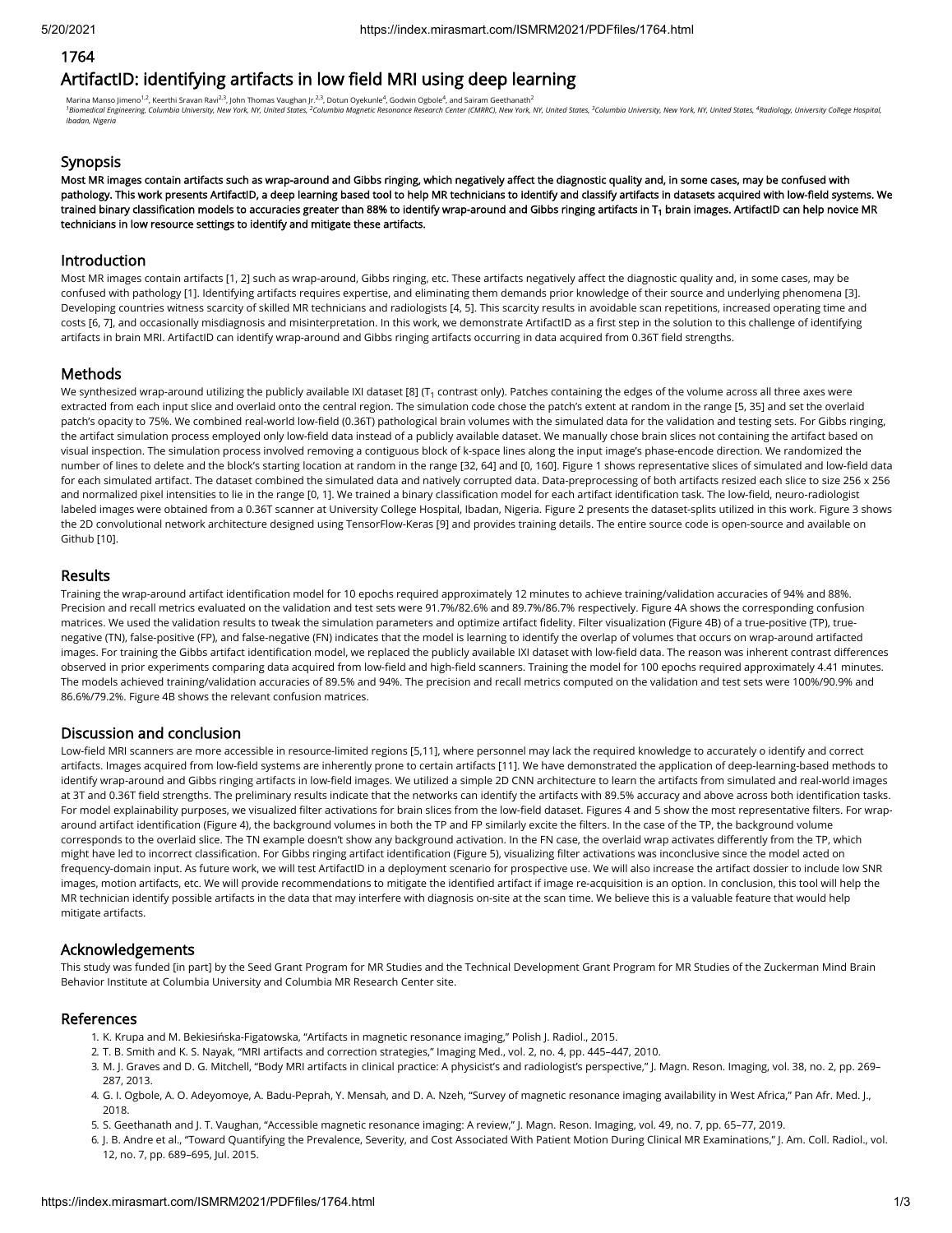#### 5/20/2021 https://index.mirasmart.com/ISMRM2021/PDFfiles/1764.html

- 7. M. A. Hossain, M. Ahmad, M. R. Islam, and M. A. Rashid, "Improvement of Medical Imaging Equipment Management in public hospitals of Bangladesh," in 2012 International Conference on Biomedical Engineering, ICoBE 2012, 2012.
- 8. https://brain-development.org/ixi-dataset/
- 9. M. Abadi et al., "TensorFlow: A system for large-scale machine learning," in Proceedings of the 12th USENIX Symposium on Operating Systems Design and Implementation, OSDI 2016, 2016.
- 10. https://github.com/imr-framework/artifactID
- 11. G. Ogbole, J. Odo, R. Efidi, R. Olatunji, and A. Ogunseyinde, "Brain and spine imaging artefacts on low-field magnetic resonance imaging: Spectrum of findings in a Nigerian Tertiary Hospital," Niger. Postgrad. Med. J., 2017.

#### Figures



Figure 1. Artifacts simulated in this work and identified in the low-field dataset. a) Representative input brain slice (b-e) Gibbs ringing and wrap-around artifacts simulated in this work b) Gibbs ringing artifact c) X-axis wrap-around artifact d) Y-axis wrap-around artifact e) Z-axis wrap-around artifact (f-i) Wrap-around artifacts identied in the low-field dataset (j-m) Gibbs ringing artifact identified in the low-field dataset.



Figure 2. Dataset splits employed in this work. (a-b) Definition of datasets D1 and D2. The publicly available IXI dataset (assumed to be artifact-free) was utilized to obtain the artifact-simulated dataset via forward modelling. These two were combined to obtain dataset D1. In the case of the low-field dataset, artifact-free and artifactcorrupted slices were manually chosen to constitute the dataset D2. (c-d) Training, validation and test set splits derived from datasets D1 and D2.



Figure 3. 2D CNN network architecture employed in this work. The 2D convolutional network used in this work constituted three 2D convolution layers (shown in blue) to extract image features and three fully-connected layers (shown in orange) to perform the classification task. Two 2D maxpooling layers were also included, as shown in green. The 'Flatten' layer was used to reshape 2D convolutional outputs into a fully-connected layer-compatible 1D vector. Finally, for identifying the artifact, the output was obtained from a ReLU-activated fully-connected layer with two nodes.



Figure 4. Performance evaluation and model explanation via filter visualization for wrap-around artifact identification. (a) Confusion matrix obtained from the validation and test sets; in the case of simulated data, forward modeling parameters were tweaked based on the validation set results to improve performance. (b) Visualization of representative filters for a true-positive (TP), true-negative (TN), false-positive (FP) and a false-negative (FN) input for explainability.